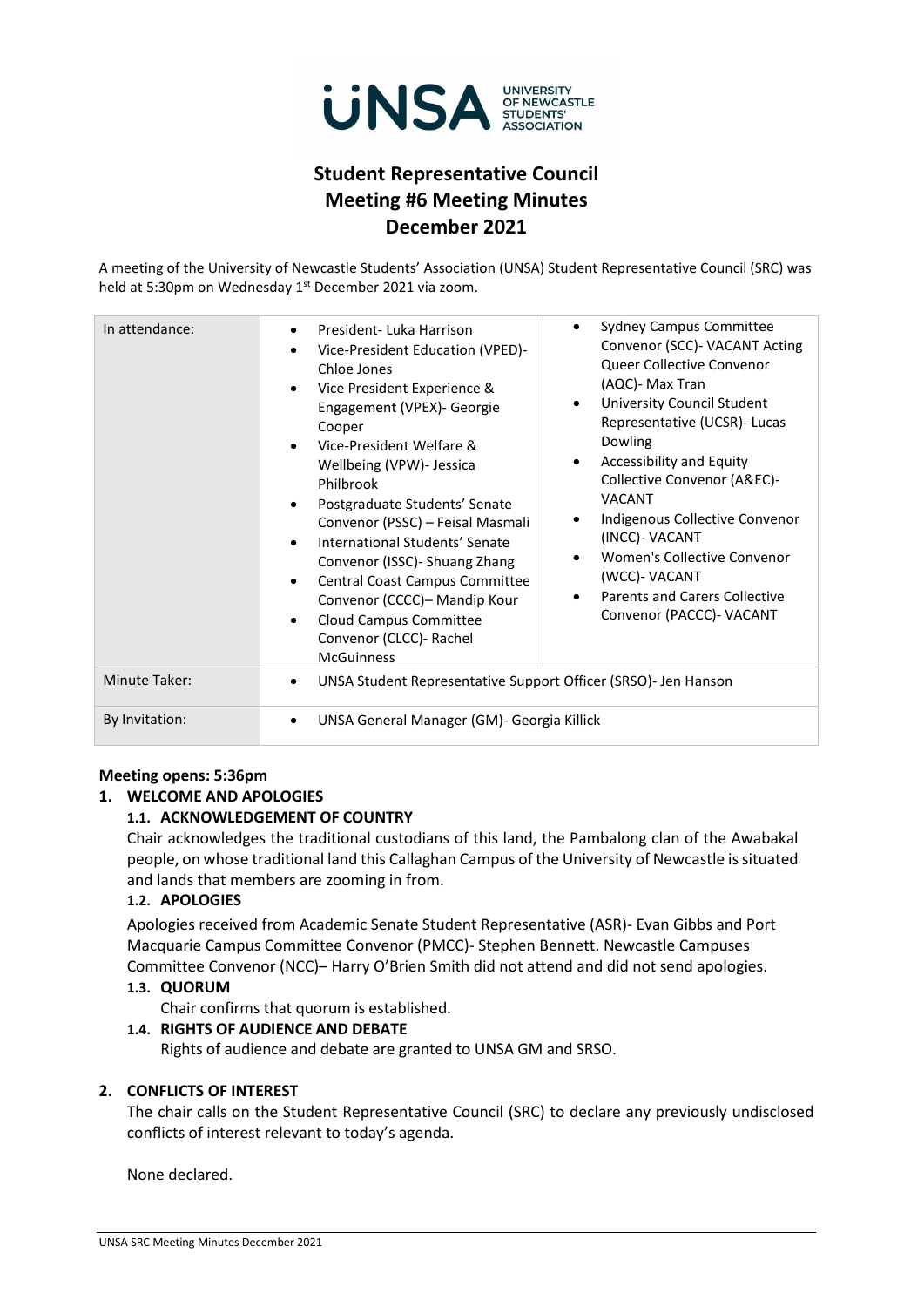

# **3. CONFIRMATION OF MINUTES FROM THE PREVIOUS MEETINGS** See Dropbox Folder 3.

Motion: To confirm the minutes from the previous meeting. Moved by: VPW Seconded by: VPEx In Favour: 10 Motion carried.

# **4. ACTION ITEMS FROM THE PREVIOUS MEETING**

| <b>ACTION</b>                                                          | <b>ASSIGNED TO</b> |       | <b>STATUS</b> |
|------------------------------------------------------------------------|--------------------|-------|---------------|
| Draft Terms of Reference for the Parents and Carers Collective.   VPW, |                    | SRSO, | In progress   |
| (POCO?)                                                                | Manager, Student   |       |               |
|                                                                        | Representation     |       |               |

| <b>ACTIONS JUNE SRC MEETING</b>                                       | <b>ASSIGNED TO</b> | <b>STATUS</b>   |
|-----------------------------------------------------------------------|--------------------|-----------------|
| Reach out to Dean of Regional Campuses to explore possibility of      | GM.                | In progress     |
| extending library hours for Port Macquarie students.                  |                    |                 |
| Coordinate an UNSA trip to Port Macquarie for semester 2. Picnic.     | GM, SRSO, PMCCC    | On hold, covid- |
|                                                                       |                    | dependent       |
| Adjust SAR PD slightly to accommodate for whichever committees        | GM, SRSO.          | Complete        |
| SAR will sit on. Also adjust the time commitment and                  |                    |                 |
| responsibilities accordingly.                                         |                    |                 |
| Amendments to the SRC TOR should be edited to match PD with           | SRSO, VPW          | Complete        |
| A&E Collective amendment.                                             |                    |                 |
| Draft SRC Flying Minutes Policy and bring to the next SRC meeting.    | GM, SRSO.          | In progress     |
| Research (potentially) indigenous artist-designed, sustainable,       | <b>VPW</b>         |                 |
| high quality picnic rugs for bulk order. To be considered in the next |                    |                 |
| SRC meeting. (With provision to add some picnic rugs to Port          |                    |                 |
| Macquarie campus while it is still open)                              |                    |                 |
| Send information re: indigenous-designed, sustainable                 | <b>GM</b>          | Complete        |
| picnic rugs to VPW.                                                   |                    |                 |
| Create risk assessments procedure for SRC funding proposal            | GM, SRSO           | In progress     |
| events.                                                               |                    |                 |
| Continue researching self-defence class quotes to bring to the        | <b>VPW</b>         | On hold, covid- |
| next SRC meeting.                                                     |                    | dependent.      |

| <b>ACTIONS FROM AUGUST MEETING</b>                            | <b>ASSIGNED TO</b> | <b>STATUS</b>     |
|---------------------------------------------------------------|--------------------|-------------------|
| Clubs Merchandise Framework                                   | <b>VPEX, SRSO</b>  | Complete          |
| Sensory Objects: wobble chairs                                |                    |                   |
| Table for next meeting to allow adequate time to consult with | <b>SRSO</b>        | Complete          |
| students who are neurodiverse.                                |                    |                   |
| Submit a proposal for October SRC meeting after consultation  | <b>CLCC</b>        | Complete          |
| with stakeholders.                                            |                    |                   |
| <b>Relocation of Hunter Tables:</b>                           |                    |                   |
| Reach out to library contact.                                 | <b>CLCC</b>        | Complete          |
| Add to the proposal: collaborate with library to get support. | <b>NCCC</b>        | Complete          |
| Contact IFS Commercial Services.                              | <b>SRSO</b>        | Waiting to hear   |
|                                                               |                    | back from Library |
|                                                               |                    | staff.            |
| World's Greatest Shave:                                       |                    |                   |
|                                                               | All                | Complete.         |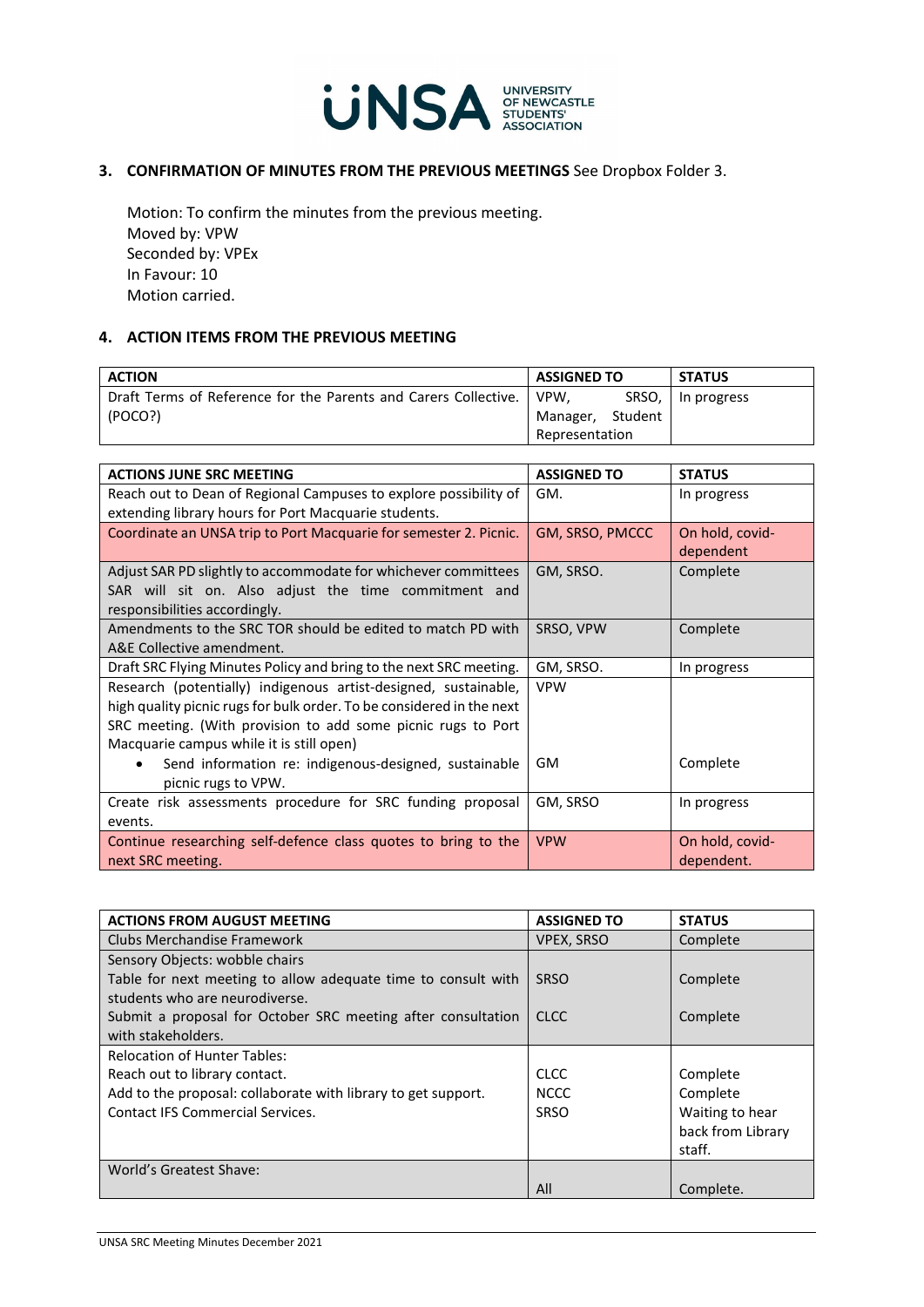

| Brainstorm potential ideas for a campus activation charity event<br>for next meeting (October) and send through to the UNSA-office<br>email. |                  |          |
|----------------------------------------------------------------------------------------------------------------------------------------------|------------------|----------|
| Nominate an Academic Proposal                                                                                                                |                  |          |
| Help coordinate promotions for the initiative with VPW and UNSA                                                                              | VPW, SRSO, Media | Complete |
| Media Officer.                                                                                                                               | Officer          |          |

| <b>ACTIONS FROM SEPTEMBER MEETING</b>                       | <b>ASSIGNED TO</b> | <b>STATUS</b>     |
|-------------------------------------------------------------|--------------------|-------------------|
| Send joint media release to University DVC-A and Equity and | LAQC & VPW         | Awaiting approval |
| Diversity Coordinator.                                      |                    | from UNSA         |
|                                                             |                    | President.        |

| <b>ACTIONS FROM DECEMBER MEETING</b>                              | <b>ASSIGNED TO</b> | <b>STATUS</b>    |
|-------------------------------------------------------------------|--------------------|------------------|
| Purchase 3 wobble chairs.                                         | GM                 | In progress      |
| O-Week Merchandise:                                               |                    | Complete         |
| Email GM with any additional merchandise feedback.                | <b>SRC</b>         |                  |
| Gather quotes and send out via flying minutes.                    | <b>GM</b>          |                  |
| NUServices Student Director proposal:                             |                    |                  |
| Draft letter to NUservices board on the establishment of a        | VPEd, UCSR,        | Complete, see    |
| Student Director Position.                                        | President.         | agenda item 6.5. |
| Arrange meeting to bring ideas and further discuss what this will | <b>SRSO</b>        |                  |
| look like.                                                        |                    |                  |
| Clubs Merchandise Framework:                                      |                    | Complete         |
| Send feedback to VPEx by the end of the week, as this will be     | <b>SRC</b>         |                  |
| sent around to the board via circular resolution next week.       |                    |                  |
| Bring SRC feedback on NUsic proposal to IFS and ask that they     | <b>GM</b>          |                  |
| identify a more suitable space.                                   |                    |                  |

- **5. REPORTS** (see Dropbox folder 5)
	- **5.1. President**
	- **5.2. VP Education**
	- **5.3. VP Experience and Engagement**
	- **5.4. VP Welfare and Wellbeing**
	- **5.5. Postgraduate Students' Senate Convenor**
	- **5.6. International Students' Senate Convenor**
	- **5.7. Newcastle Campuses Committee Convenor**
	- **5.8. Central Coast Campus Committee Convenor**
	- **5.9. Port Macquarie Campus Committee Convenor**
	- **5.10.Sydney Campus Committee Convenor** n/a
	- **5.11.Cloud Campus Committee Convenor**
	- **5.12.Student Accommodation Representative** n/a
	- **5.13.University Council Student Representative**
	- **5.14.Academic Senate Student Representative**
	- **5.15.Acting Queer Collective Convenor**

Motion: to approve the SRC reports received. Moved by: President Seconded by: VPEd In favour: 10 Motion carried.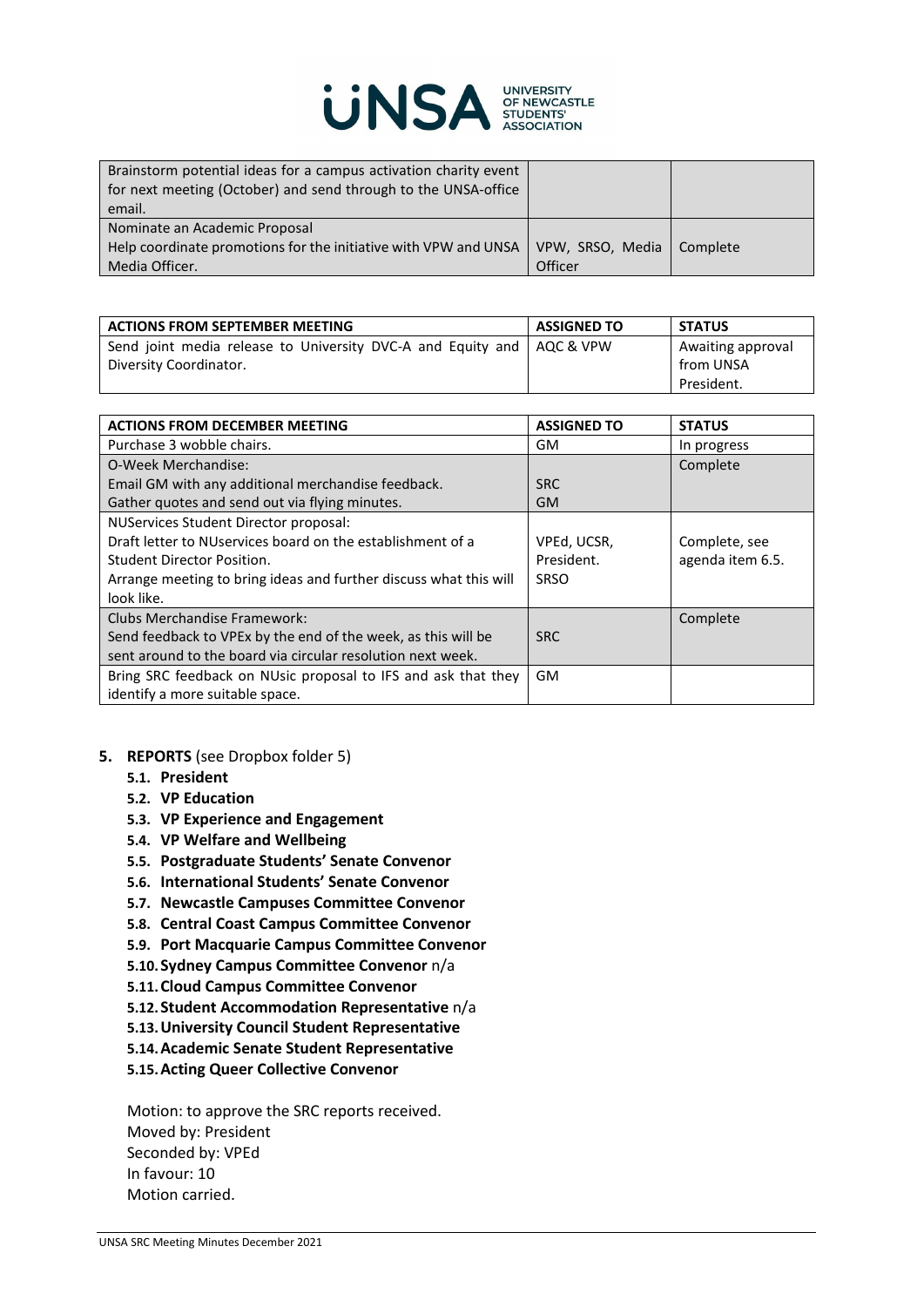

# **6. GENERAL BUSINESS & FUNDING REQUESTS**

## **6.1. CLUBS AND SOCIETIES CONSULTATION**

After extensive consultation with clubs and societies, UCSR found that clubs and societies are charged considerable fees to use rooms on campus. Each club/society is only allowed \$2000 in funding annually, and room hire for one or two events can easily eat up much of that allocation.

GM notes that this is supported in feedback gathered from clubs in SFUN surveys from students and clubs across Student Central and NUsport. (NUsport is now controlled entity of the University). GM suggests best way to move forward is to write to University to request a commitment from the University and NUsport to increase engagement for both students and clubs. The President also raised this in a meeting yesterday with the newly appointed Entities Relationship Manager, as well as the University Venues and Events team. The Venues and Events team need direction from senior University staff to prioritise campus activation over room hire fees for students.

Members ask where room hire fees end up going when clubs and societies book a room. GM answers that it all goes back to the University

#### **6.2. ROSELLA STREET ONLINE TRADING POST**

VPEx gives an overview of the proposed online trading post for SRC members to consider. Rosella street is an online platform like Facebook Marketplace buy/swap/sell where individuals can sell, swap, or donate items to others. All users are verified. This group has been set up at other Universities, including Canberra, to great success. VPEx suggests it would be more appropriate for UNSA (rather than a club) to monitor and promote the platform which could bring great benefits to students without a large commitment. VPEx estimates it would take approximately 1-2 hours to set up the group and promote it on an ongoing basis. The goal is to set up the platform with OE&EO at the end of this year for people moving house or getting rid/buying textbooks with a safe, secure payment system.

VPW asks what other universities currently have it operating on their campus? VPEx answers ANU and Canberra University. Members ask questions regarding covid considerations. VPEx answers that UNSA can set group rules around non-contact pickup or direct delivery (pending size of items) through the website for a fee. This service through the website is carbon neutral. As an introduction, UNSA can upload the new textbook donations rescued by the library earlier this year. The platform is also capable of advertising events and accommodation.

Motion: for OE&EO/UNSA to set up and run a Rosella Street group for UON students Moved by: VPEx Seconded by: VPW In favour: 10 Motion Carried.

#### **6.3. PORT MACQUARIE GRADUATION CELEBRATION**

PMCC couldn't make it to the meeting tonight but has prepared a comprehensive proposal in the Dropbox folder 6.3. VPW asks why the University and/or Student Central is not involved with funding for the event. GM answers that due to the University restructure, the staff that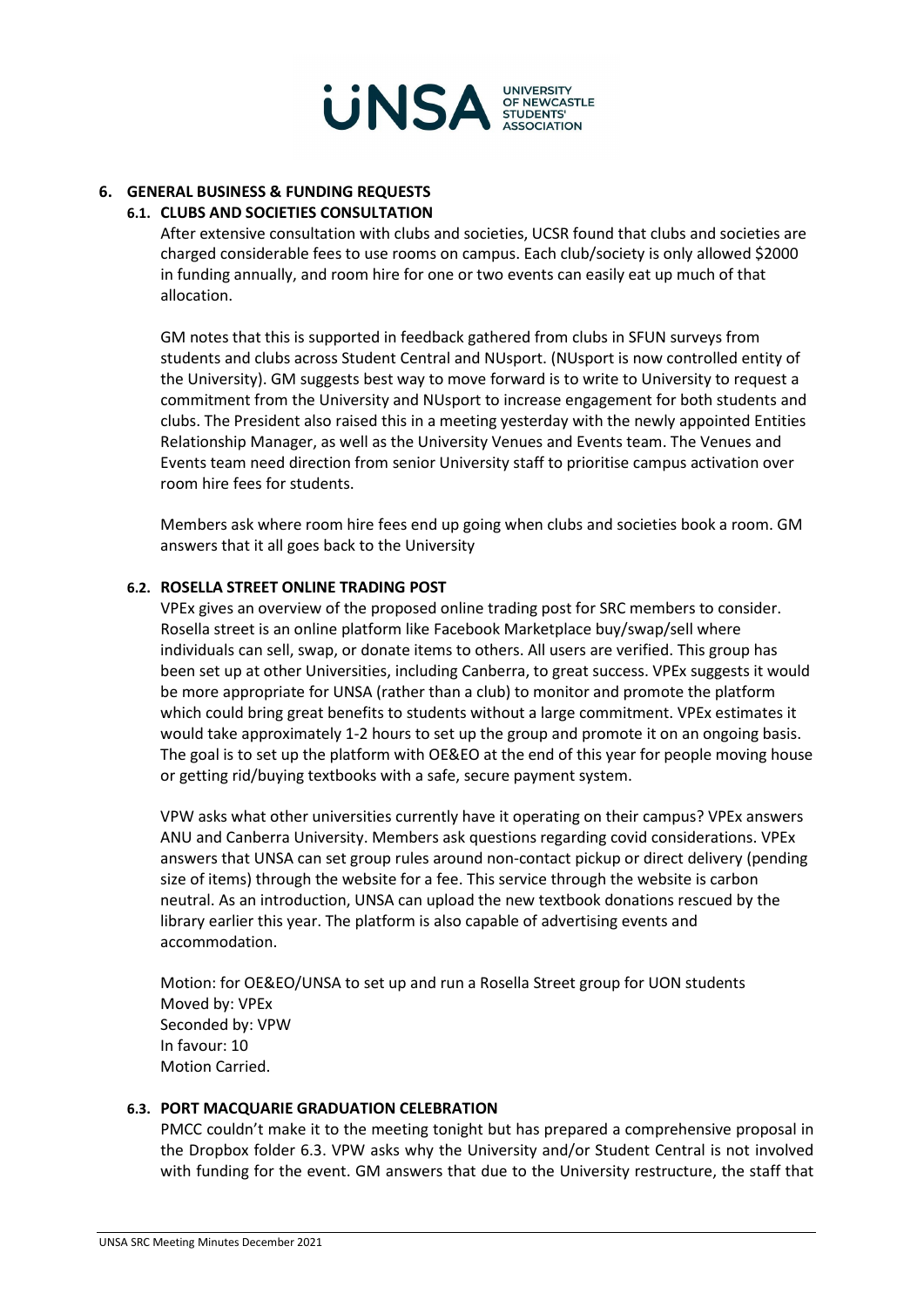

would ordinarily allocate SSAF to regional campuses (such as Port Macquarie) for events is no longer with the University.

Motion: To accept the proposal given GM reaches out to confirm venue, food and drinks are paid for. Moved by: President Seconded by: VPEd In favour: 10 Motion Carried.

# **6.4. LOVEHONEY X UNSA/OPUS SHAG WEEK COLLABORATION**

SRSO and Media Officer responded to an enquiry from an agency who connects brands with student associations across Australia. As a result, the agency prepared a proposal for UNSA and LoveHoney to collaborate on content for Opus Magazine around sex positivity and sex safety for SHAG Week 2022. VPW supports the proposal stating LoveHoney has worked with a lot of other universities around Australia and the partnership would give students something a bit different and unique for SHAG week. VPW regards LoveHoney as a great brand to partner with. GM adds that there are no identifiable organisational risks to UNSA in partnering with Lovehoney from an ethical perspective.

Motion: To accept the proposal and explore further opportunities for partnership with LoveHoney for SHAG Week 2022. Moved by: President Seconded by: VPW In favour: 10 Motion Carried.

## **6.5. LETTER TO NUSERVICES BOARD**

VPEd, President and UCSR wrote the letter as a follow up to the previous meeting. UCSR asks members if they have any questions about the letter.

VPW agrees representation on NUServices board would be very important to protect the interests of students at the University. With respect to future proofing and to ensure that UNSA meets all obligations in information flow from SRC to Board, it could be problematic for the UCSR to hold the position on the NUservices Board. The UCSR is ex-officio to the UNSA SRC and is not a member of the UNSA Board of Directors. In future, it is unclear if the person in the UCSR role would be comfortable advocating for UNSA's interests, seeing as they do not sit on the UNSA Board of Directors.

VPW suggests it could be better to choose a representative to the NUServices Board each year to ensure UNSA's interests are represented. President suggests amending the last paragraph of the letter to read that a representative is to be chosen by the UNSA SRC each year to fill the position on the NUServices Board. VPEx asks how the appointment process would work. President answers that if the NUServices board accepts the proposed arrangement, then the SRC would have a discussion at the beginning of each year to decide which representative would be appointed.

GM advises that NUServices Board would have to vote to appoint the representative and would have to pay them. It would be a demonstration of good faith for NUServcies to agree to a student representative in general before knowing specifically who it was to be.

Motion: To send the letter to NUservices with amendments.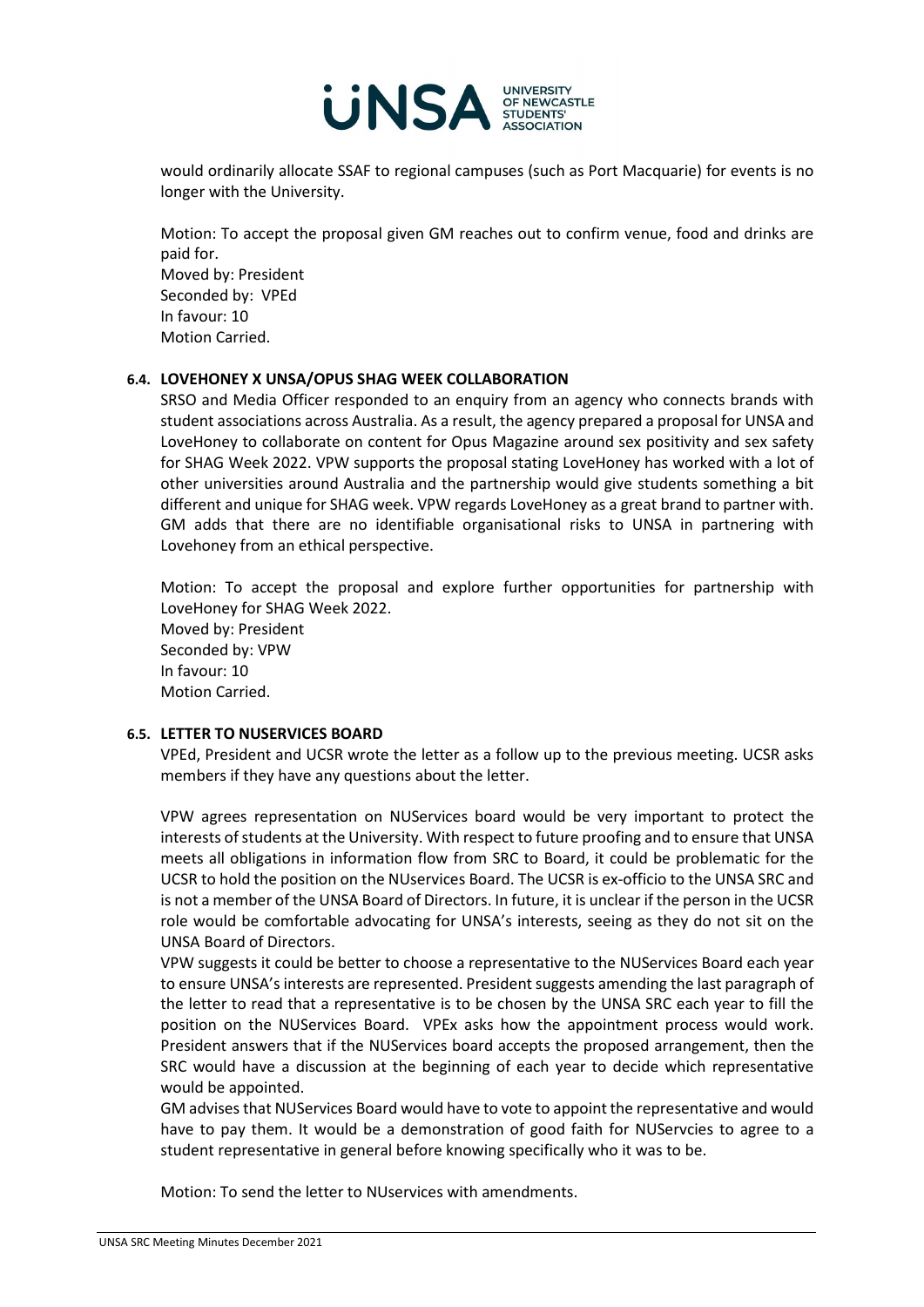

Moved by: VPEx Seconded by: CLCC In favour: 10 Motion carried.

#### **6.6. SSAF FUNDING**

President gives an overview on the process towards securing SSAF funding for 2022 UNSA operations. President wrote a letter to the VC a few days ago after reaching a bit of a standstill (located in Dropbox folder 6.6). The document gives a run-down of what has happened so far. During the University restructure process, UNSA was told that the University would be transferring funding and responsibility to UNSA for a variety of services. GM has reached out multiple times for the last few months but was ignored. In October the University sent through a proposed funding amount that was not much more than what was allocated to UNSA for this year. UNSA was then given two and a half weeks to submit counterproposal. GM worked hard on a counterproposal; however, it was denied without feedback or reasons as to why it was denied. The outcome of this process has been disappointing because they did not respond to requests for meeting for months in attempts to sort this out in good faith. The UNSA Board had a series of discussions, and the President then wrote a letter to VC which was not well received. Essentially, the VC told UNSA to get on with it. The President notes that this was disgraceful from both the VC and the University. Student Central was gutted this year and UNSA is not getting any more funding, as originally promised. Where is the funding going if it is not going to UNSA and is not going to Student Central? It appears the SFUN survey is just a tick box for the University if they don't spend money according to the survey results.

Currently the President is working on a process with the University to ensure this does not happen next year and onwards into the future. President wants to make sure all SRC members know the difficulties of this process and what is going on.

CLCC asks if we have any other choice but to accept. President answers no, there is not really any other choice, other than to publicly shame the University so it does not happen again.

AQC asks about the status of NUSA reserves. GM answers that the liquidation process is still ongoing. The good news is, according to the NUSA constitution, any reserves will come directly to UNSA and not the University when the liquidation is finalised. GM states that for now, only the NUSA trailer can be dealt with, but otherwise UNSA must continue to wait. GM states it is best practice to have 3-6 months operational funding allocated for reserves as emergency funding (instead of depending solely on SSAF from the University). If UNSA receives reserves, that will equip UNSA with 'in case of emergency' funding. Reserves can also be used for large asset purchases such as a van for improved service delivery across campuses.

President acknowledges that the term of this SRC is ending, but for those who are continuing next year a strong focus should be placed on the University to ensure transparency in how it is spending SSAF funding, and to ensure expenditure is contributing to a positive student experience.

VPEd flags that it is important to consider this in terms of student perception. If there are things UNSA cannot deliver, students should be informed of why. It is not because UNSA cannot be bothered, but because UNSA is not adequately funded/staffed to do so. In this situation, perception to students is important.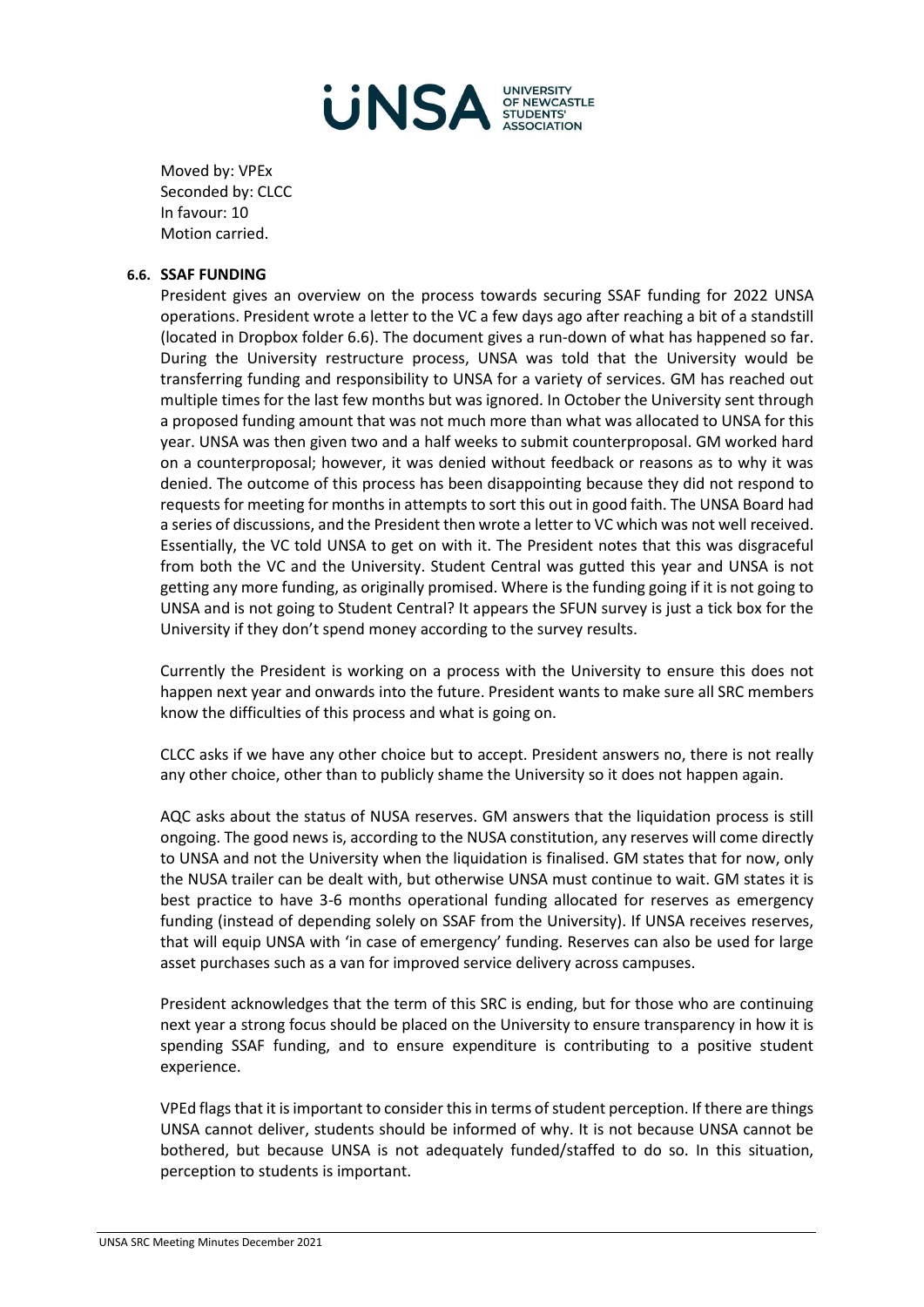

GM suggests 2021 SRC writes to 2022 SRC to inform students that UNSA receives 17.5 % of SSAF but is expected to deliver 50% of out-of-class experience. UNSA is not currently receiving the funding to adequately deliver. This is particularly concerning with Q building and Gosford hospital. UNSA does not have an office or facilities to run BBQs or events at Gosford hospital.

Motion: 2021 President to work with 2022 President and SRC to write a letter to all students and a public statement inform on the outcomes of UNSA's negotiations with the University regarding 2022 SSAF allocation.

Moved by: President Seconded by: AQC In favour: 10 Motion Carried.

## **General Questions and Comments:**

VPEx and UCSR raised just over \$300 for Movember but the online trivia night had to be cancelled due to low engagement/registration. Lessons learned for 2022 re: charity activations and timing of events to maximise student engagement.

UCSR asks if there will be a handover event from 2021 to 2022 SRC on Tuesday 14th December at 1pm zoom. SRSO will set this up as a priority.

CLCC asks about filling vacant 2022 SRC positions (Cloud and Port Macquarie Campus Convenor roles). GM answers this process will be dealt with in the upcoming UNSA Board meeting.

UCSR asks about the process for filling the 2022 Academic Senate Representative position. GM answers that this process will be dealt with at the beginning of next year.

# **7. MATTERS FOR NOTING**

## **7.1. SRC HANDOVER**

SRSO reminds all SRC members to complete the handover template if not already completed.

# **7.2. SRC LUNCHEON**

SRSO reminds all SRC members to RSVP for the SRC Luncheon on 17<sup>th</sup> December if not already completed.

## **8. MEETING FINALISATION**

## **8.1. Review actions to be taken**

| <b>ACTION</b>                                          | <b>ASSIGNED TO</b>   | <b>STATUS</b> |
|--------------------------------------------------------|----------------------|---------------|
| <b>Room Hire Fees For Clubs And Societies:</b>         |                      |               |
| Collaborate on a letter and PowerPoint to present to   | <b>VPEx and UCSR</b> |               |
| the University Campus Activation Committee in 2022.    |                      |               |
| Request this item be put on the agenda for the first   | GM                   |               |
| 2022 Campus Activation meeting.                        |                      |               |
| GM to allocate hours for the UNSA assistant skilled in | GM                   |               |
| graphic design to finalise PowerPoint slides.          |                      |               |
| Rosella Street Buy/Swap/Sell platform                  |                      |               |
| Reach out to the University IT department to unblock   | OF&FO                |               |
| Rosella Street from the firewall settings so students  |                      |               |
| can access the platform while on campus.               |                      |               |
|                                                        | OE&EO                |               |